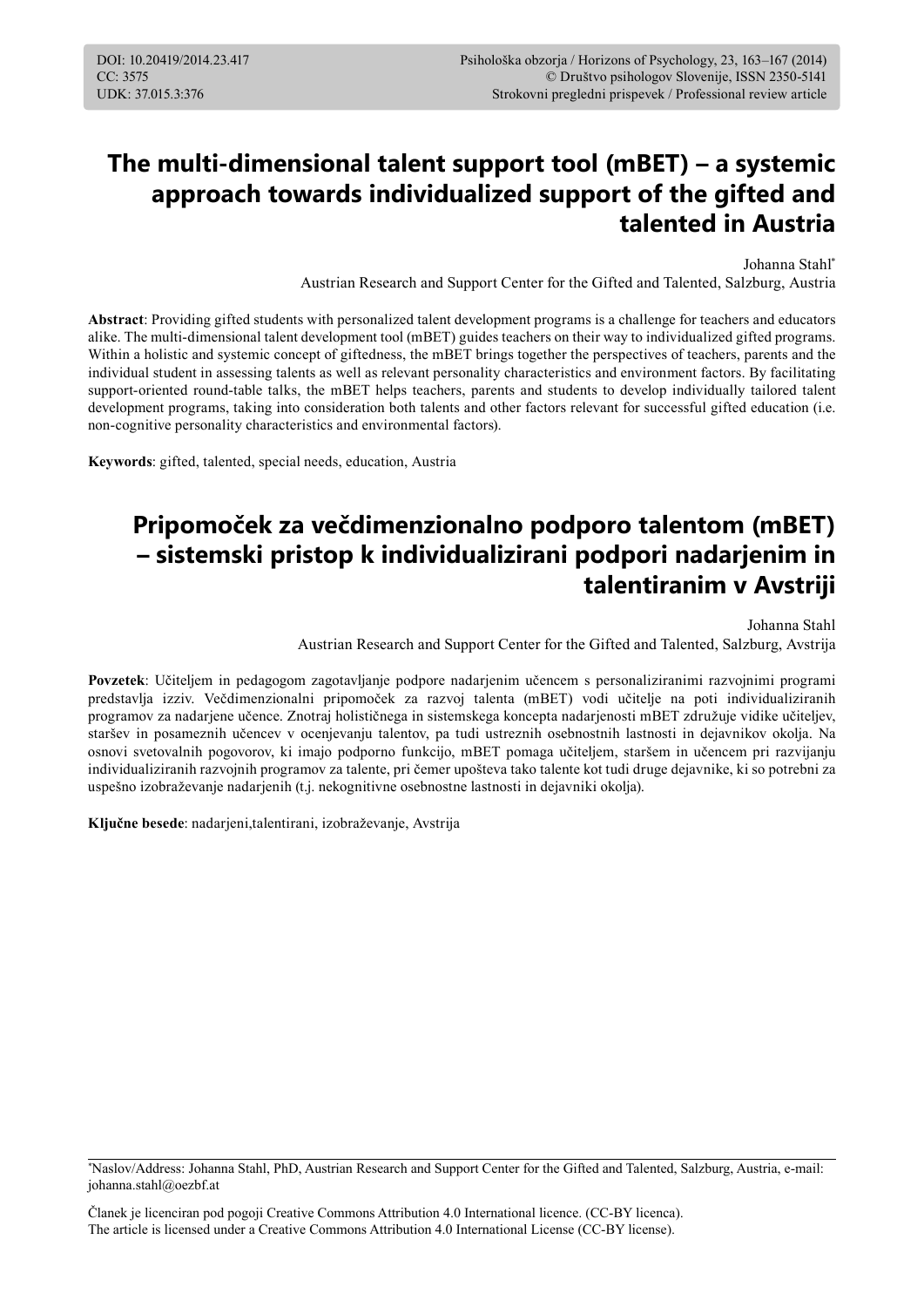The Austrian school system is very differentiated and offers specialized instruction for different ability levels and tracks (Köhler, 2007). Starting from grade 5, students attend schools divided by aspiration level and when entering upper secondary level, students can choose between a variety of academically and vocationally oriented schools. Despite this specialization into different ability levels and interest domains, gifted education (GE) is so far not an integral part of everyday schooling in Austria and is instead often limited to acceleration measures (i.e. early entry to school, skipping grades etc.). Only a few institutions offer specialized instruction for gifted students (i.e. Sir-Karl-Popper-School in Vienna etc.) and enrichment activities for gifted students. Although they are present throughout Austria, they are not centrally coordinated and differ not only in content and duration (i.e. talent courses, summer schools, Olympiads/competitions etc.) or entrance requirements, but also between and even within regions (urban vs. rural areas). As a consequence, there is no general identification and provision program, meaning that gifted and talented students in Austria cannot rely on a widely accessible support system of comparable quality across regions (Fritz, Rosner, & Rogl, 2014). In line with a generally inclusive approach to education in Austria, efforts in the last years were therefore focused on establishing GE as an integral and natural component of the whole education system, ideally supporting all gifted students in all educational institutions. In this regard, the publication of the white paper (Weilguny, Resch, Samhaber, & Hartel, 2011) can be rightly seen as a milestone for gifted education in Austria, since it promotes a systemic approach to GE and a holistic concept of giftedness.

In line with the inclusive GE approach of the white paper, the Austrian Research and Support Center for the Gifted and Talented (ÖZBF) developed the multidimensional talent support tool (mBET) which enables teachers in all schools to provide personalized support for individual gifted students in grades 2 to 6. The mBET offers a teacher-initiated method to assess talents and relevant character and environmental features in a specific student, brings together teachers, parents and the respective students in round-table talks and hence allows for a personalized program of GE. The mBET was developed by the Austrian Research and Support Center (ÖZBF) and embodies a holistic and systemic concept of giftedness and GE according to the Munich Model of Giftedness (Heller, Perleth, & Lim, 2005) and the Actiotope Model (Ziegler, 2005). The tool consists of various materials and structures the support process in two stages (observation and round-table counselling talk). The mBET includes observation forms (for teachers, parents and students), a profile form, a promotion form and guidelines for support-oriented counselling talks between teachers, parents and students (Rogl, Schmid, & Stahl, 2013). With the mBET observation form teachers, parents and students can assess talents and school performance of the individual student. In addition, the mBET observation form also includes character features and environmental factors that are relevant for a successful support program. The mBET profile form combines the observations by teachers, parents and students in one form and therefore facilitates visual comprehension of the different observations. By bringing together these perspectives, the mBET incorporates the viewpoints and perceptions of all participants into the support process and prepares teachers, parents and students alike for transparent round-table talks. These mBET round-table talks serve to bring together different participants with the aim to formulate adequate support measures that are best suited for the talent support of the respective student. The mBET promotion sheet is used to guide the round-table talks and to document the support measures agreed on by teachers, parents and students. Through repeated cycles of observation and regular round-table talks, the mBET allows for continuous talent support of an individual student.

The following paragraphs describe the development and empirical evaluation of the mBET as well as a SWOT analysis of the tool and concluding remarks on the status of the mBET.

## **The multi-dimensional talent support tool (mBET)**

#### **Development of the mBET**

The mBET is a method for individual talent support. Besides, it also functions as a tool for educational diagnostics, allowing teachers to gather assessments on an individual students' talents, school performance, character features and social environment in order to formulate individualized support measures. This multidimensional perspective of talent support is mainly based on the conceptions of the Munich Model of Giftedness (MMG; Heller et al., 2005), defining giftedness in different domains (i.e. intellectual abilities, creative abilities, social competence etc.) as predictors for aboveaverage performance in various areas (e.g. mathematics, natural sciences, art, languages, athletics/sports etc.). In addition, the MMG stresses the importance of noncognitive personality characteristics and environmental conditions as moderators on the formation processes from potential to performance. In this model, potentials will only then turn into visible performance when flanked by supportive (as opposed to inhibitory) non-cognitive personality characteristics and environmental conditions.

In line with the MMG, the mBET allows for assessment of the following characteristics in a student:

- talent domains:
	- o intellectual abilities (vocabulary, verbal comprehension, verbal skills, memory capacity, mathematical comprehension, reasoning, problem perception, problem solving, prior knowledge)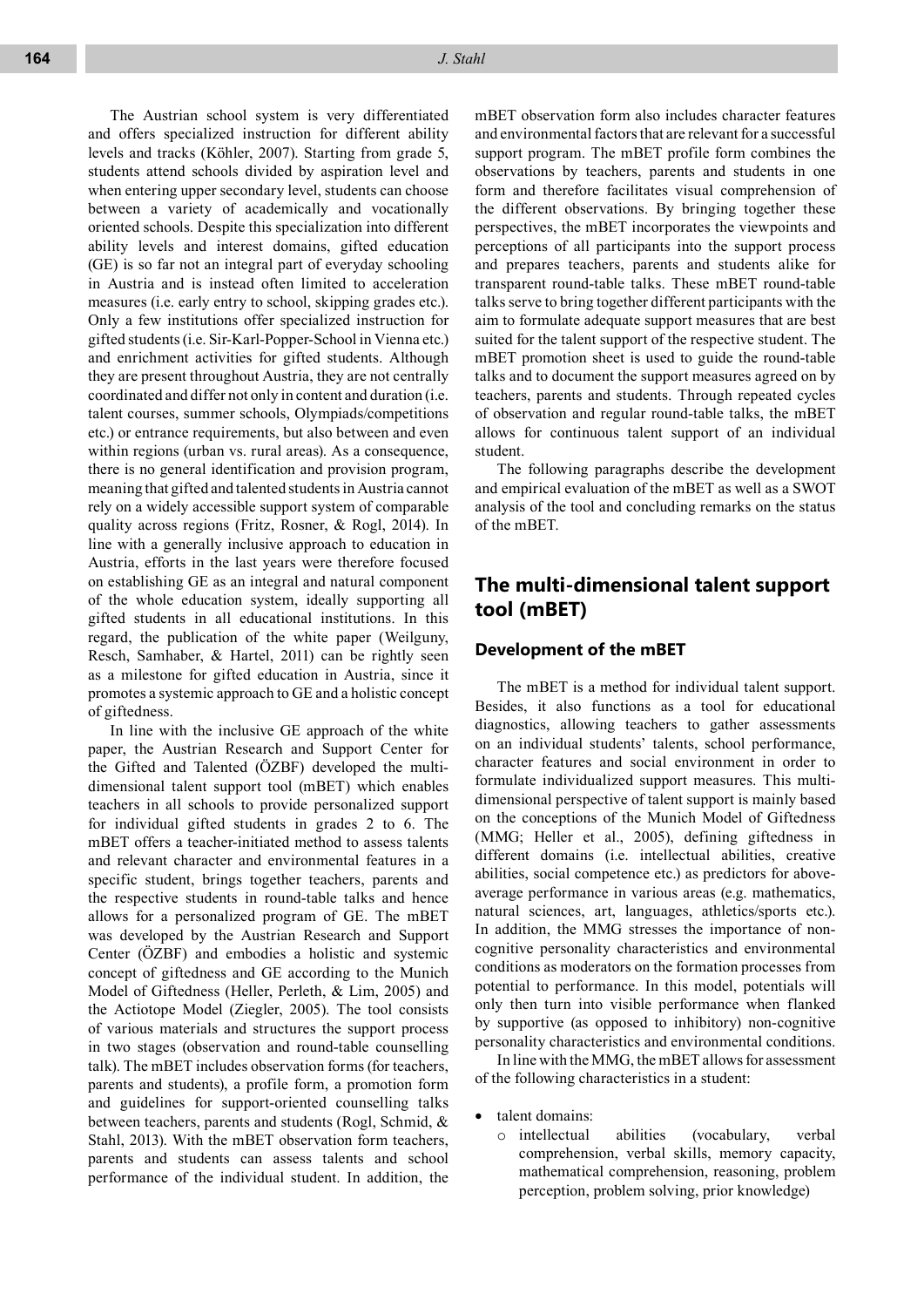- o physical-kinesthetic abilities (gross motor skills, fine motor skills)
- o artistic abilities (perceptual capacity, sculptural and painting abilities, musical abilities, acting abilities, writing abilities)
- o creative abilities (creative deductive abilities, imagination, curiosity and exploration, flexibility in perspective, elaboration, diversity of interests)
- school performance
- personality characteristics and environmental factors:
	- o relationships (building and maintaining relationships, situational adaptation, communication skills, conflict management)
	- o aspirations and achievement motivation (perseverance, attention, personal initiative, impulse control, willingness for exertion, striving for optimization)
	- o dealing with demands and challenges (dealing with stress, assessment of own abilities, time management, advance planning, accuracy and diligence, taking over responsibilities)
	- o personality (extraversion, stability, optimism, selfassuredness, trustworthiness)
	- o social integration (social integration, support at school, support at home, support in wider social environment)

The mBET observation form was constructed while taking into account relevant criteria from the ICF-CY (International Classification of Functioning, Disability and Health: Children & Youth Version; WHO, 2007) and established observation tools and rating scales from the field of gifted education as listed below:

- BFL (Beurteilungshilfen für Lehrer; Janowski, Rauer, & Fittkau, 1994)
- CBCL 4-18 (Child Behavior Check List; Döpfner et al., 1998)
- GATES (Gifted and Talented Evaluation Scales; Gilliam, Carpenter, & Christensen, 1996)
- GES (Gifted Evaluation Scale; McCarney & Arthaud, 2009)
- GRS (Gifted Rating Scales; Pfeiffer & Jarosewich, 2003)
- HAVEL (Hamburger Verhaltensbeurteilungsliste; Wagner, 1981)
- SIGS (Scales for Identifying Gifted Students; Ryser & McConnell, 2004)
- SRBCS (Scale for Rating Behavioral Characteristics of Talented and Gifted Students; Renzulli et al., 2002)
- SRBCSS-R (Scales for Rating the Behavioral Characteristics of Superior Students; Renzulli et al., 2013)

Over the course of two years, a preliminary mBET observation scale was continuously tested in the region of Upper Austria and repeatedly adapted, resulting in the final teacher observation form with a total of 48 items in 10 subscales. From the teacher observation form, a parent observation form (slightly modified) and a considerably simplified student self-assessment form were derived. In a series of studies, the mBET observation forms were empirically validated with regards to observer congruence and external validity (Stahl, Rogl, & Schmid, 2015).

The structure of the roundtable counselling talks proposed for the use of the mBET is inspired by the structures found in classic counselling or coaching settings. It aims to achieve a systemic and sustainable support program for the individual child and is oriented along the basic principles of systemic gifted education according to Ziegler and Stöger (2009): holistic talent development of the whole system, resource orientation, expansion of a person's action repertoire and continuous interaction and reflection on individual learning pathways. The resourceoriented mBET round-table talks reflect this approach and form the centerpiece of the mBET support process. Following a fixed structure (introduction, exploration, solution focus, action plan and conclusion), mBET roundtable talks utilize a variety of negotiation tools and methods (i.e. different question formats, thought experiments/ miracle question, scaling etc.; cf. Rogl et al., 2013). The mBET promotion form is designed for both preparation and documentation of mBET round-table talks. Results from the round-table talks, such as the different measures in the individual support plan, are noted in detail (i.e. goal and description of support measure, person responsible for implementation, indicators for measure's effectiveness) and can be used as a starting point in follow-up roundtable talks. With this stepwise approach, the mBET supports a steady and sustainable support program that is tailored to the individual student's talents and needs, while also taking into account relevant moderating factors (non-cognitive personality characteristics and social environment of the student).

## **Implementation of the mBET**

Implementing the mBET in Austria is realized through a stepwise distribution process. As using the mBET requires teacher training and qualification, especially in the area of negotiation techniques and counselling talks, the ÖZBF offers regular mBET workshops (free of cost) throughout Austria. Teachers interested in applying the mBET can attend "mBET user" workshops (1.5 days of training). At the time of writing, approximately 160 teachers have completed a "mBET user" workshop and are authorized to use the mBET. Additionally, the ÖZBF offers "mBET multiplicator" workshops for mBET users who themselves are interested in training other colleagues (i.e. in their school) in mBET use. Before becoming mBET multiplicators, interested mBET users need to go through a minimum of two complete mBET support processes. The mBET multiplicator workshops (half-day workshop) are designed to boost knowledge on the mBET, exchange experiences and get feedback on mBET roundtable talks. Participants in mBET multiplicator workshops are especially trained to hold mBET user workshops (i.e.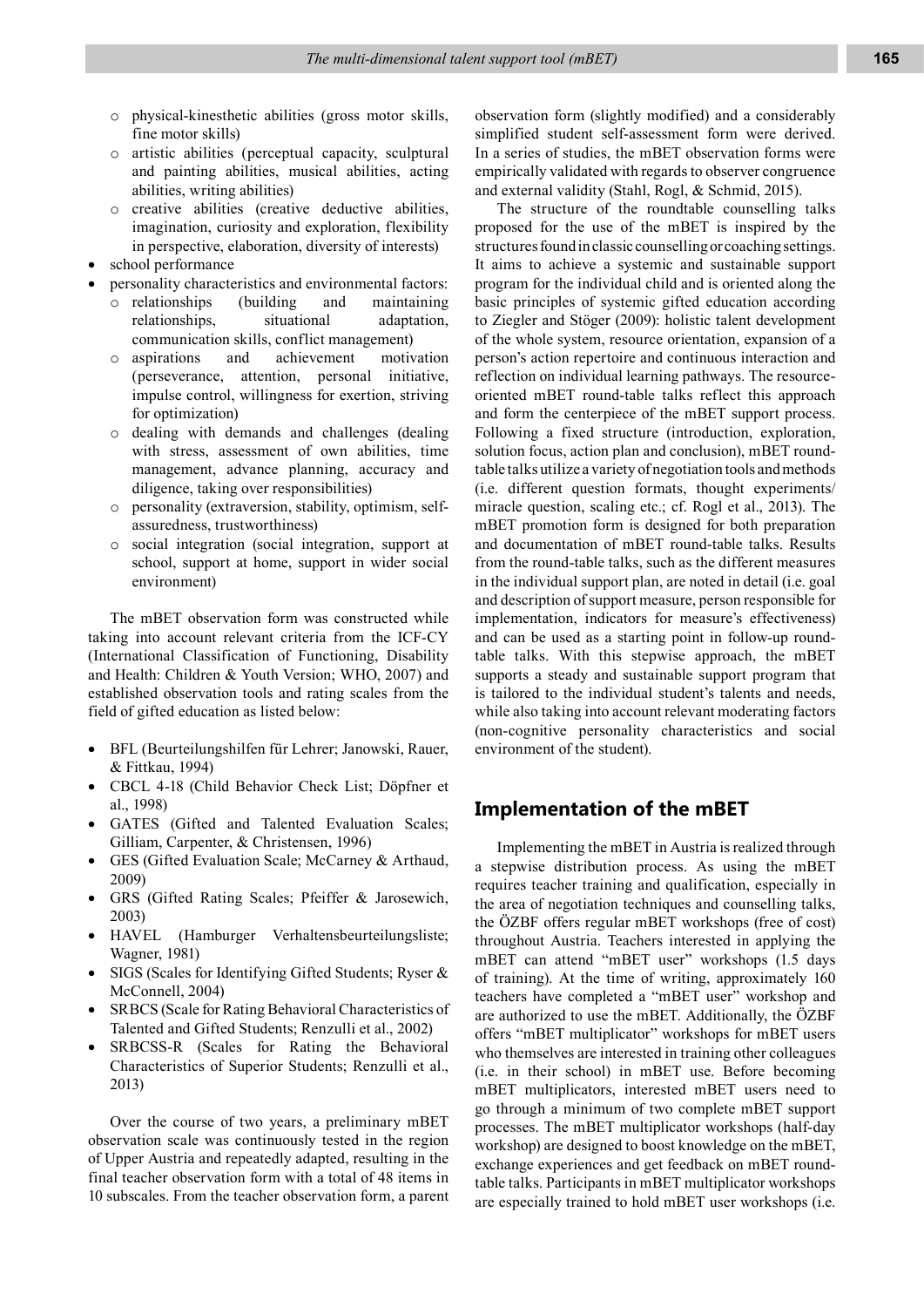within one school or across several schools). With this stepwise distribution and train-the-trainer approach the ÖZBF tries to bring the mBET into local schools all over Austria. The mBET trainings are complemented by a web platform that offers downloads of mBET forms, guidelines and workshop materials as well as exchange forums for mBET users and multiplicators.

### **SWOT analysis of the mBET**

When looking at the SWOT analysis of the mBET, the following strengths, weaknesses, opportunities and threats can be determined.

#### **Strengths**

The mBET adheres to a systemic approach of gifted education which not only takes into account an individual's talents and potentials, but also looks at the greater environment of an individual student. This approach allows for choosing gifted education measures that best foster the individual's talent development while also taking into account relevant non-cognitive and environmental characteristics.

The multidimensional and dynamic concept of giftedness in the mBET is a holistic concept of giftedness, stressing the importance of a wide spectrum of talents and abilities. With the mBET, intellectual abilities represent just one aspect of giftedness and are complemented by artistic, physical and creative abilities. This holistic concept is in line with research findings and theories stating that noncognitive personality traits (i.e. motivation and positive self-concept) as well as supportive learning environments are more influential and exert a greater prognostic power than above-average intelligence alone.

#### **Weaknesses**

As a bottom-up initiative, the mBET is dependent on the personal initiative and qualification of individual teachers – both with regards to engaging in mBET training as well as providing sensitive and resourceoriented individualized support for gifted students. Since the mBET distribution process has started just one and a half year ago, receiving individualized support (either through mBET or another method) is therefore still a lottery game for students.

The above mentioned problem of (so far) insufficient mBET distribution is complemented by a general lack of counselling for gifted students. Even though there are coordinators for gifted education in all regions (and in some regions even in each district or high school), the demand for counselling far exceeds the supply. School psychologists, who also diagnose and counsel gifted students, are each responsible for up to 10.000 students and have a wide spectrum of responsibilities and clients, including career counselling, motivation problems, eating disorders, AD(H)S and conduct problems.

#### **Opportunities**

The mBET with its systemic approach and holistic concept of giftedness fits into the current "Zeitgeist" of inclusive school policies, the new government program (especially objective "foster talent and gifted pupils - discover and support all gifted pupils and talents"; Austrian Federal Chancellery, 2013, p. 44) and aligns with other recent school requirements (i.e. regular round-table talks at lower secondary schools (NMS) or developmentoriented feedback). This has markedly increased the appeal of the mBET for teachers and educators and has strengthened demand for mBET user workshops and for train-the-trainer offers (mBET multiplicator workshops).

#### **Threats**

Contrary to some of the opportunities mentioned above, the success of the mBET is threatened by a tendency towards more standardization in the Austrian school system. This may result in more homogenous teaching, which may be counteracting individualization and differentiation on the basis of the students' individual strengths and weaknesses.

Furthermore, the educational system continues to be under a lot of stress. Budget cutbacks as well as increasing demands on teachers and a lack of support structures result in an increase of functions that individual teachers have to fulfill and a lack of resources. Voluntary activities such as individualized counselling and gifted programming are at risk of a reduction as teachers encounter a lack of strength and time to offer these services.

## **Conclusion and outlook**

The mBET comprises a method for individualized gifted support that is initiated by teachers in their classrooms and allows for customized gifted programming for an individual student. With its systemic approach and holistic concept of giftedness, the mBET enables teachers to develop systemic and sustainable talent development measures. By combining the perspectives and viewpoints of teachers, students and parents, all participants take part in the talent development process and share responsibilities for the successful implementation of talent support measures.

By implementing the mBET through distributed mBET user workshops and train-the-trainer approaches, the ÖZBF hopes to stimulate widespread distribution of the mBET. Being a low-threshold instrument for gifted education, the mBET may also aid in sensitizing teachers to a wider spectrum of gifts and talents and improving the effectiveness of gifted education measures through individualized (as opposed to "one-size-fits-all") programming.